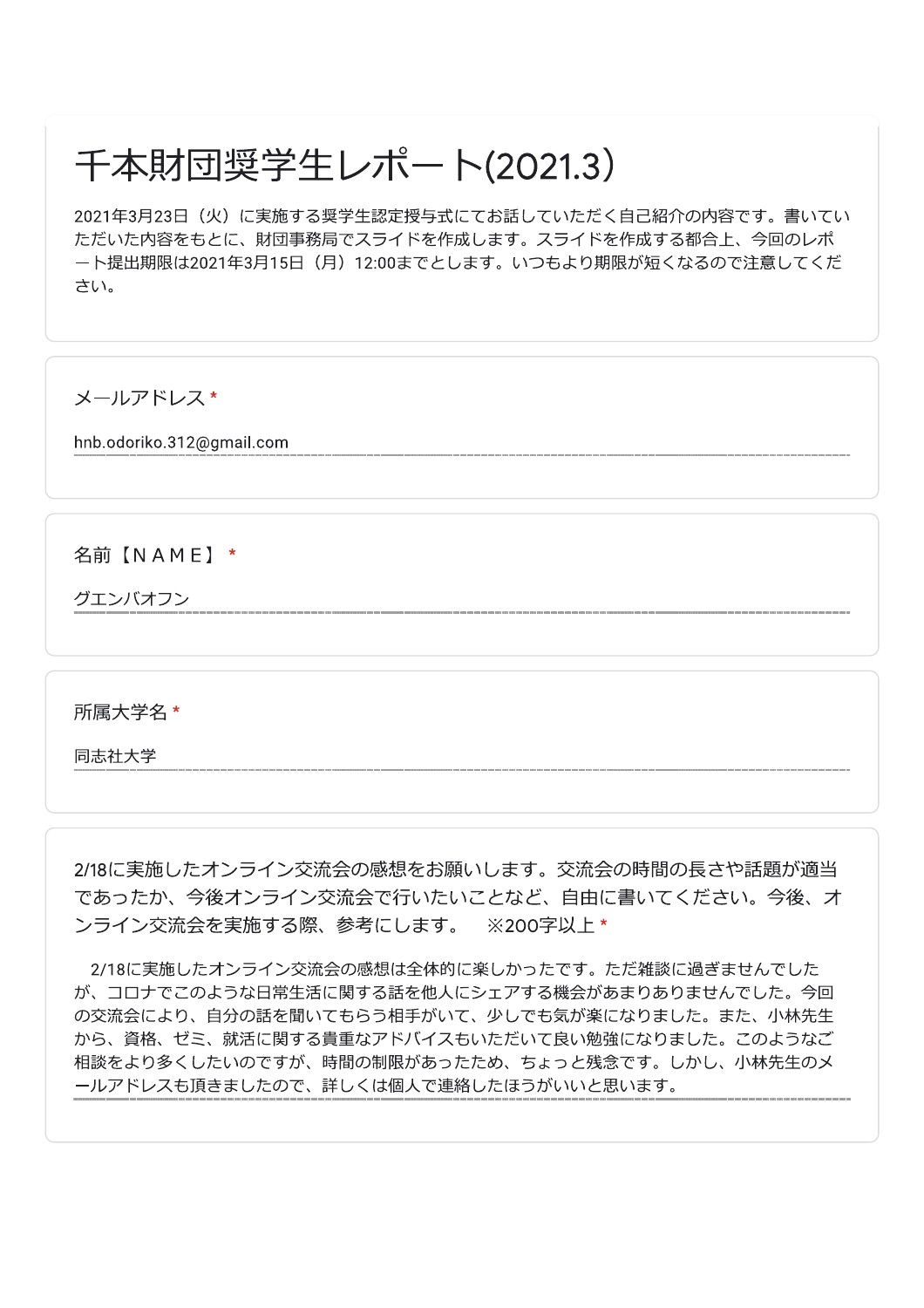将来の夢と大学で勉強したいことについて詳しく書いてください。 ※200字以上\*

大学卒業後、まずは数年間日本の企業で働き、新しい考えややり方を実践的に学びたいと思います。 そして、帰国して日本で得た知識や経験を生かし、ベトナムでマーケティング会社を設立したいと考え ています。また、日本では知識や経験だけでなく、日本の文化や日本人の考え方、精神についても詳し く学んで、母国での自分の会社を通じて、両国の交流を促進したいです。つまり、経済活動を通じて日 本とベトナムの架け橋となり、両国の発展に貢献できる人材を目指しています。

大学ではマーケティング、特に消費者行動学について勉強したいです。マーケティングの以外に、心 理学にも関心を持っており、この二つの分野の間で強い繋がりがあると確信しております。人間の脳が 「正しい」と判断しても、実際はそうではないことと誤解はいっぱい存在しており、不思議だと思いま す。マーケターがその心理の現象をよく利用し、消費者の行動を分析し、消費者が意識しないうちに商 品を買わせて、手品師の様です。それは本当に面白いと思って、どの様な方法でマーケティングや心理 学を上手く合わせて戦略を打ち出すかを詳しく勉強したいです。

2020年度の振り返りと2021年度の抱負(勉強面) ※200字以上\*

勉強面から見ると、2020年度は大変な一年でした。新入生のオリエンテーションも中止され、教授 方、先輩方と相談することができなかったので、科目登録、大学のオンラインシステムの操作、時間割 作成などは全部自分で調べなければなりませんでした。困っていた新入生が数多くいたと思います。し かし、コロナに負けずに、私は勉強を一生懸命頑張りました。時間を厳しく管理することによって、未 受験のテスト、未提出の課題とレポートなどが一切なく、自分の希望に達したとは言えませんが、成績 は悪くなったです。大学生活が実感できなかったとは事実ですが、コロナだからこそ様々なスキルが身 に付けられました。

二年次の2021年度に向けて、計画を立て準備を進めております。今年度、三つの目標が立てられまし た。一つ目はC以下の評価と未受験のテスト、未提出の課題とレポートなどがないことです。二つ目はも う一つの資格を取ることです。三つ目は秋学期から自分に合ったゼミに入ることです。一年次と比べる と、専門科目が多くなり、内容も難しくなると思いますが、より頑張ります。

2020年度の振り返りと2021年度の抱負(勉強面以外、牛活面) ※200字以上\*

生活面から見ると、2020年度は我慢の一年でした。大学の一年次は大学生活を楽しむ期間だとよく言 われますが、去年はコロナで春学期の講義がオンラインとなり、キャンパスへの入構が厳しく制限され ました。せっかく試験に頑張り、ようやく入学ができたにも関わらず、多くの行事が中止となり、キャ ンパスに行く機会がなかったとは、私だけではなく、同年度の多くの新入生にとって非常につらかった です。バイト先も、コロナで売上が急減したため、シフトが大きく削減されました。財団からの支援の おかげで、経済的な困難は特にありませんでしたが、転職を決めました。

2021年度には、新しいところに行って、新しいことを体験したいと思いますが、コロナがいつ収まる かどうかは、誰でも分かりませんので、コロナが早く終息することを願うしかできません。しかし、自 分はコロナに負けず、勉強でも、バイトでも一生懸命頑張ります。